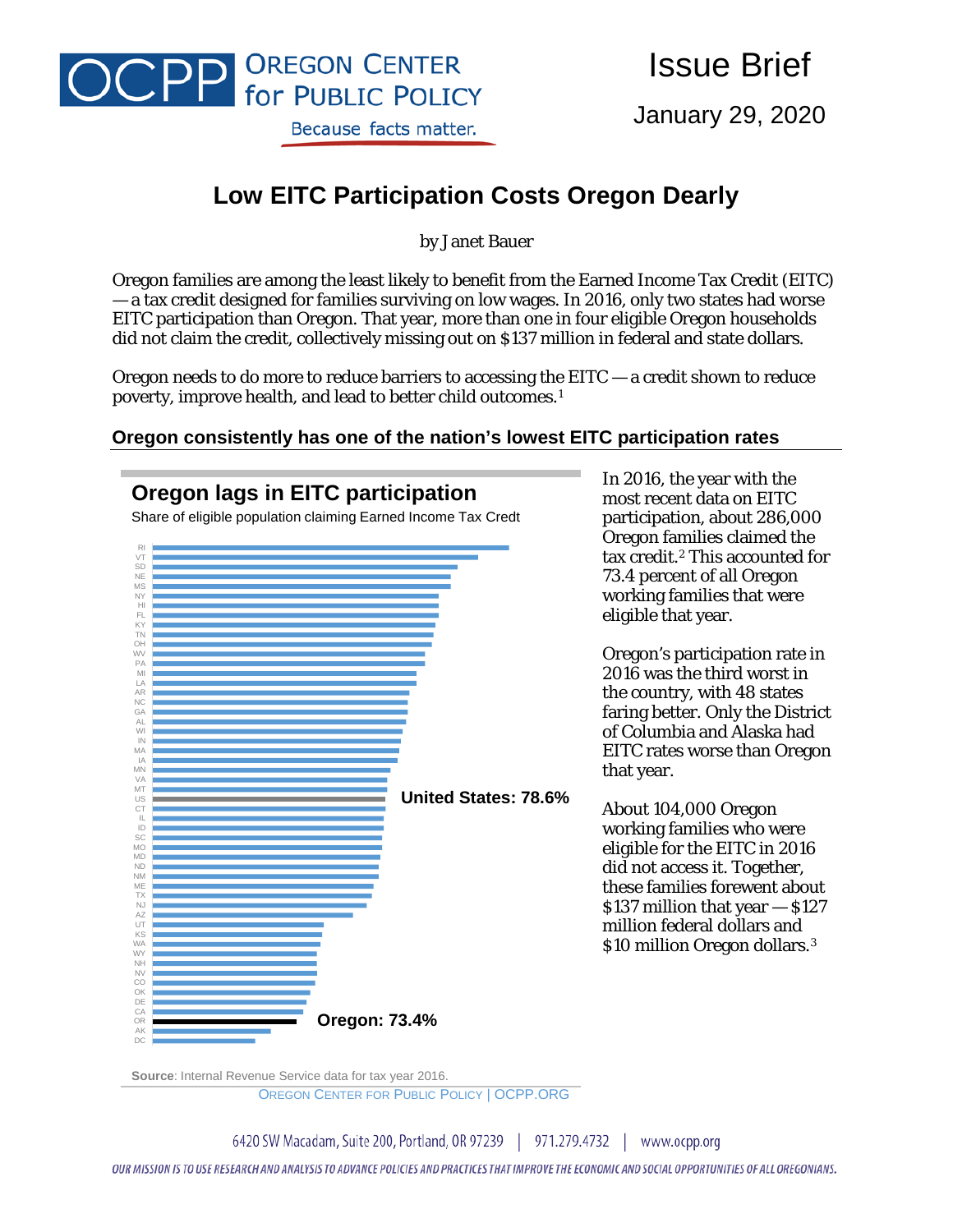Oregon's poor performance in 2016 is consistent with its long-term pattern. Oregon's EITC participation rate has narrowly fluctuated over the prior eight years, never rising above 75.5 percent. Oregon's rate of 73.4 percent in 2016 was virtually the same level as eight years earlier. During this period, Oregon never ranked better than 44th in the nation in terms of EITC participation. In some years — 2010, 2011, and 2012 — it tied for or ranked last in the nation.

## **Oregon has long performed poorly in access to the EITC**

Share of eligible Oregon households claiming the federal Earned Income Tax Credit



## **Low EITC participation exacerbates challenges for working families**

The EITC is one of the most effective tools for helping working families meet their basic needs and improve their lives. In 2016, the average federal and state credits combined for households that claimed them was \$2,268. Of those that included children, the average was even higher — \$3,160.[4](#page-3-2) The amounts provided by this refundable tax credit typically help families catch up on bills, purchase or repair a car, or invest in activities that enrich their children's lives.<sup>5</sup>

The broad benefits of the EITC are well documented. When combined with the federal Child Tax Credit, the federal EITC helped lift 129,000 Oregonians, including 65,000 children, out of poverty in the years after the Great Recession, from 2011 to 2013.<sup>[6](#page-3-4)</sup> For children, the EITC has a lasting impact. A substantial body of research shows that tax credits such as the EITC improve child health, boost school performance, promote college enrollment, and increase earnings when children become adults.<sup>7</sup>

Barriers to the EITC make life unnecessarily difficult for children and families surviving on low wages.

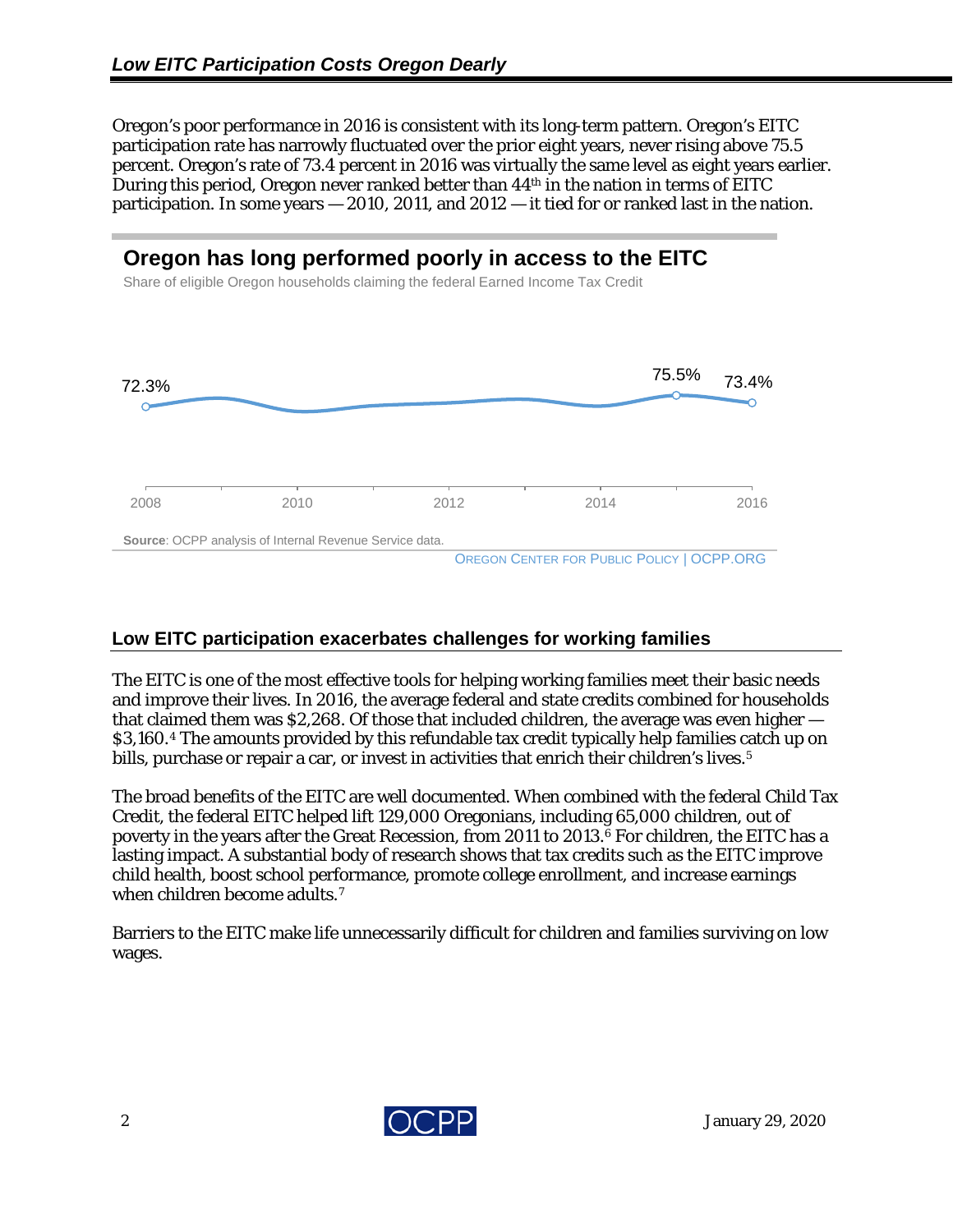#### **Oregon's economy suffers when few people use the EITC**

Oregon's low EITC participation not only undermines the well-being of families, it also represents a loss to the state. The EITC adds dollars to the Oregon economy by giving working people more money to spend. In 2016, the federal EITC brought over \$603 million in federal dollars to Oregon, dollars that flowed to every corner of the state. Nevertheless, Oregon left \$127 million (a conservative estimate) in federal dollars on the table, due to the fact that families eligible for the EITC did not claim the credit.

The economic loss to Oregon is even greater than that. Eligible families tend to spend their EITC refunds quickly at local businesses, as they make purchases to meet their basic needs. This spending generates more economic activity. Researchers estimate that each federal EITC dollar results in \$1.40 to \$1.58 in activity in the economy, as local businesses use EITC dollars to purchase goods and services and pay employees, and employees spend their earnings.<sup>[8](#page-3-6)</sup>

## **Oregon should reduce barriers to EITC Participation**

Households eligible for the EITC face numerous obstacles to claiming the credit. These include lack of awareness of the credit, complex tax forms, and misunderstandings about eligibility and benefits.<sup>[9](#page-3-7)</sup> While tax preparation assistance can improve use of the credit, the perceived and actual cost of getting assistance can be a hindrance.[10](#page-3-8) Workers less likely to claim the credit are those who live in rural areas; are self-employed; have disabilities; are not proficient in English; or have no dependents, resulting in a relatively small refund.[11](#page-3-9) 

Oregon has taken modest steps recently to increase use of the EITC, but more needs to be done. In 2017, the legislature began requiring employers to provide workers written notice at tax time of the federal and state tax credits.[12](#page-3-10) Because current participation data only runs through 2016, it is too early to tell whether the 2017 legislation has increased use of the EITC. While this approach may help Oregonians overcome the problem of lack of awareness of the credit, it does not address other barriers, such as those related to the cost and complexities of filing taxes.

To boost participation, Oregon lawmakers should institute additional strategies to help lowwage families overcome barriers to filing a tax return and claiming the credit. Some of the strategies Oregon could pursue include:

- Increase awareness of the EITC. Oregon could launch or redouble its outreach efforts through key connectors such as employers, schools, utility companies, public benefit organizations, money management services, and faith organizations. Strategies could include community-based outreach, social and earned media campaigns. Efforts could target groups with lower usage such as foster parents, workers with disabilities, homeless workers, rural workers, tribal members, veterans, immigrants, and domestic violence survivors.
- <span id="page-2-0"></span>• Invest in free tax preparation services. The state could meaningfully invest in free tax preparation services targeted to eligible households. Privately-funded community-based tax preparation programs have served some Oregon communities in recent years, but

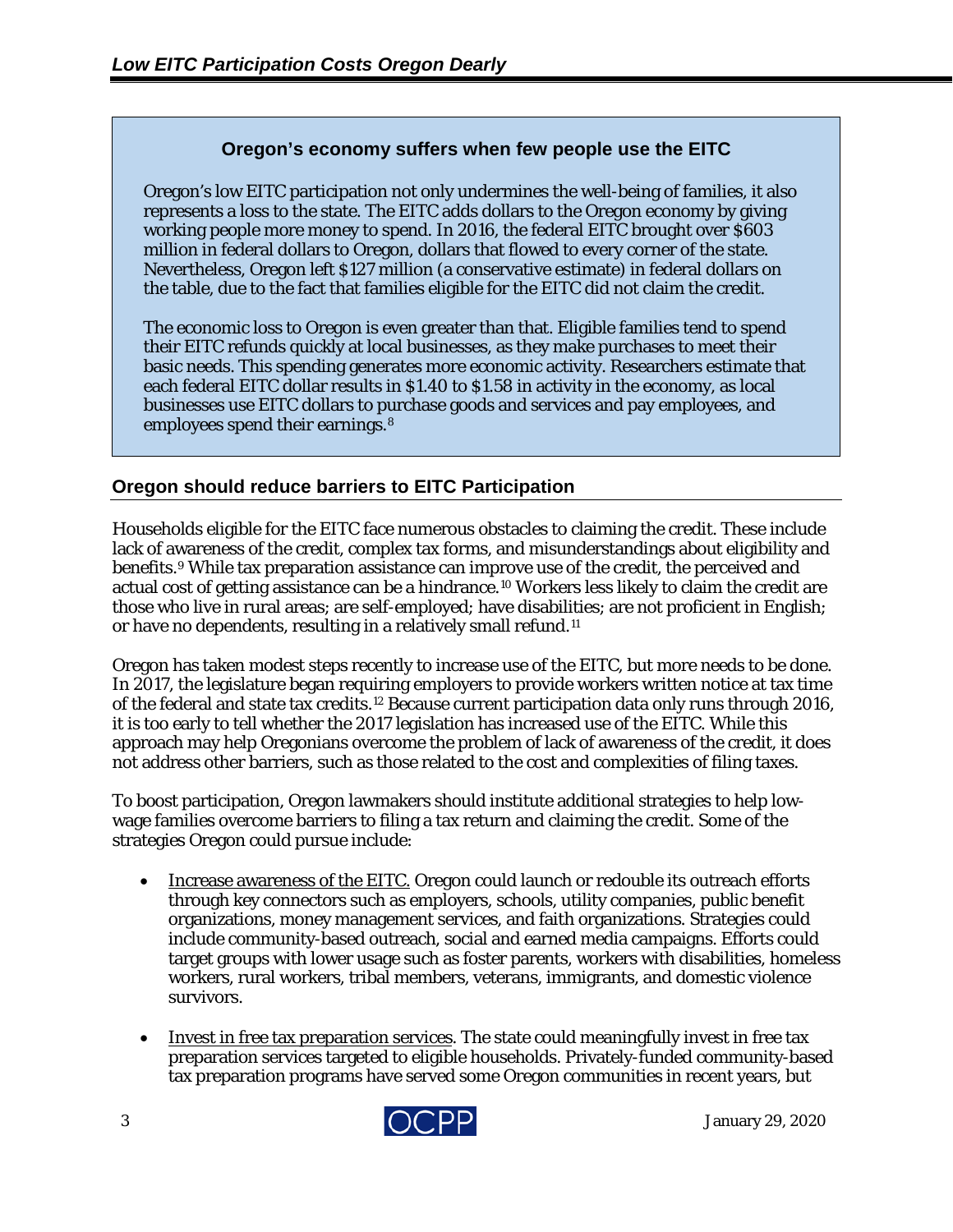some have also foundered for lack of on-going support.<sup>[13](#page-3-11)</sup> Public investment is vital to creating a sustainable network of free tax preparation services available to those who need them throughout the state.

<span id="page-3-0"></span>• Simplify the tax filing process. Oregon could explore ways to automate the steps involved for low-wage households in filing a tax return and claiming the EITC.

#### <span id="page-3-3"></span><span id="page-3-2"></span><span id="page-3-1"></span>**Conclusion**

<span id="page-3-5"></span><span id="page-3-4"></span>Oregon's pattern of low EITC participation continued in 2016, when it ranked third lowest in the nation. The low participation rate deprives households surviving on low wages the economic and social advantages an EITC refund can bring, while denying the state of the economic benefits of the infusion of federal dollars. Oregon should take concrete steps to remove barriers that families face when it comes to claiming this vital tax credit.

#### <span id="page-3-6"></span>**A note on methodology**

<span id="page-3-7"></span>In estimating the foregone dollars of Oregon's low EITC participation, simply multiplying the estimated number of eligible but non-claiming households by the average EITC credit would likely overestimate the total unclaimed dollars, for the following reason. We know from the IRS that workers without dependents are less likely to claim the EITC,<sup>[14](#page-3-12)</sup> and the EITC offers much smaller benefits to these filers than households claiming dependents. Therefore, our approach to estimating foregone EITC dollars considers the unique participation rates by households according to number of children claimed.

<span id="page-3-8"></span>We use national 2009 EITC participation rates by number of dependents from a Census Bureau working paper as a proxy measure for Oregon's participation rate for childless workers, workers with one dependent and workers with two or more dependents.[15](#page-3-13) With this proxy and the number of actual EITC claimants by family type by number of children in 2016 from unpublished IRS data, we derive an estimate of the total eligible and the number of nonclaimants by family type. To calculate an estimate of the amount of foregone dollars by family type, the latter is multiplied by the average EITC benefit for each family type in Oregon for 2016 — figures also from IRS unpublished data. The total foregone EITC dollars is the sum of the estimated foregone dollars for each of the three family types. Given that Oregon's overall participation rate is lower than the national average in 2009, the estimates derived using this method are likely conservative.

<span id="page-3-11"></span><span id="page-3-10"></span><span id="page-3-9"></span>The amount of the Oregon credit is additionally derived by multiplying the total amount of foregone federal dollars by the Oregon statutory rate effective in the 2016 tax year of 8 percent.

#### <span id="page-3-13"></span><span id="page-3-12"></span>**Endnotes**

<sup>1</sup> Chuck Marr, Chye-Ching Huang, Arloc Sherman, and Brandon Debot, *The EITC and Child Tax Credit Promote Work, Reduce Poverty, and Support Children's Development, Research Finds,* Center on Budget and Policy Priorities, October 1, 2015, available at [https://www.cbpp.org/research/federal-tax/eitc-and](https://www.cbpp.org/research/federal-tax/eitc-and-child-tax-credit-promote-work-reduce-poverty-and-support-childrens?fa=view&id=3793)[child-tax-credit-promote-work-reduce-poverty-and-support-childrens?fa=view&id=3793.](https://www.cbpp.org/research/federal-tax/eitc-and-child-tax-credit-promote-work-reduce-poverty-and-support-childrens?fa=view&id=3793)